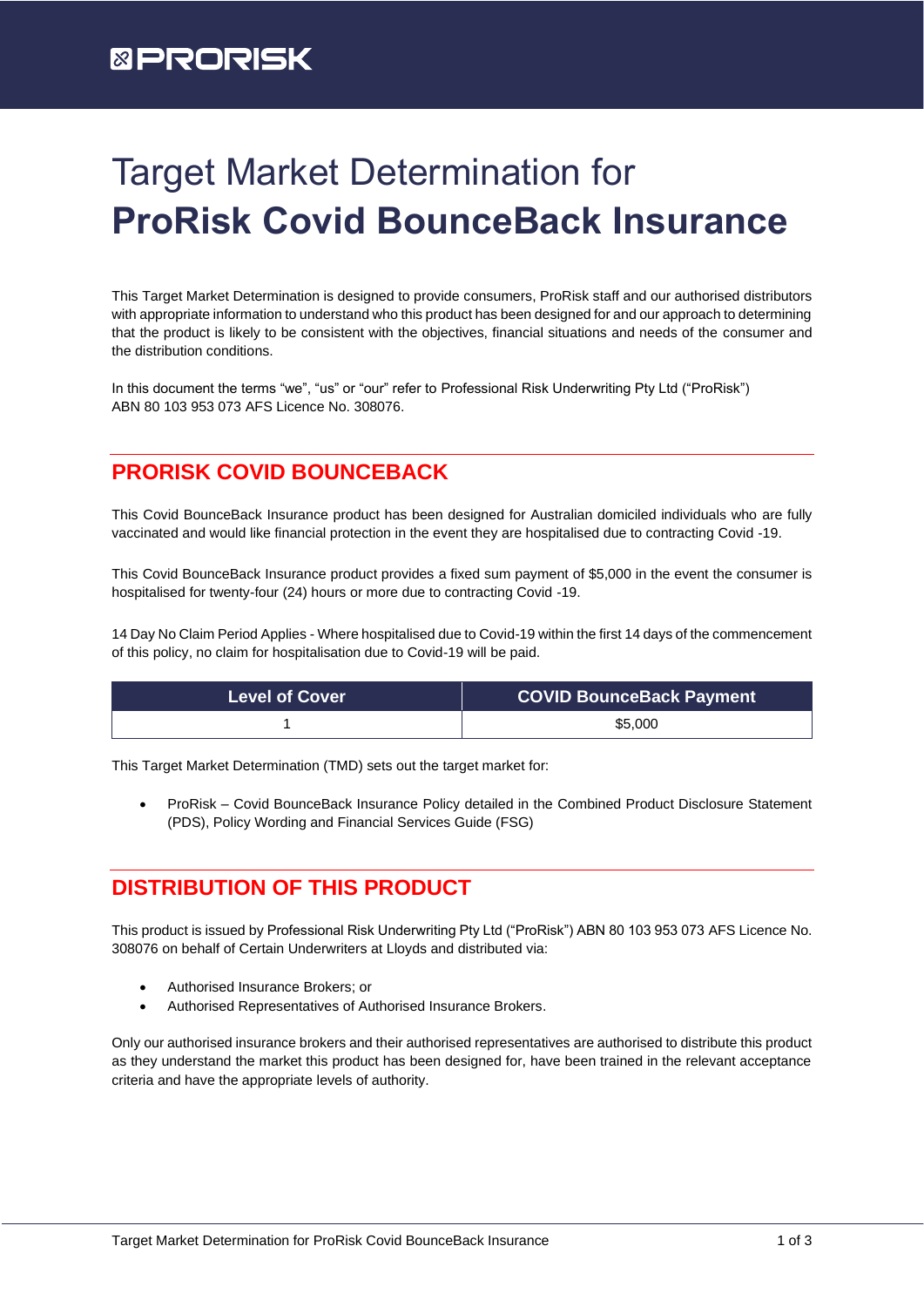This product can only be issued to consumers that are eligible for cover in accordance with the application criteria that has been approved in writing by the Issuer and which complies with relevant laws.

The application process has been tailored to identify the target market described in this TMD as part of the eligibility criteria for the product covered by this TMD, and the use of the application process would make it more likely that the product covered by this TMD will be acquired by consumers in the target market.

### **THIS PRODUCT IS SUITABLE FOR**

- Consumers who have been fully vaccinated against the Covid-19 virus.
- Consumers over 18 years and under 65 years of age at the commencement of cover.

### **THIS PRODUCT IS NOT SUITABLE FOR**

- Consumers under 18 years or over 65 years of age at commencement of cover
- Consumers who are not fully vaccinated against the Covid-19 virus

The ProRisk Covid BounceBack Insurance is subject to the acceptance criteria.

The Product Disclosure Statement contains the detailed policy cover, terms, conditions and exclusions.

Where a consumer falls within our target market, this does not mean that the cover is right for their individual needs, objectives and financial situation. We do not consider this, and a consumer needs to consider the PDS, and other information provided by us (and/or seek professional advice) before deciding.

#### **KEY BENEFITS**

This benefit is to assist fully vaccinated consumers to cover costs, expenses or lost wages in the event that the consumer is hospitalised for a period of 24 hours or more as a result of contracting Covid-19. If this occurs, we will pay the consumer a one-off Covid BounceBack payment of \$5,000.

The Covid BounceBack amount will be paid directly to the consumer.

A maximum of two (2) claims can be made per 12 month policy term

| <b>Level of Cover</b> | <b>COVID BounceBack Payment</b> |
|-----------------------|---------------------------------|
|                       | \$5,000                         |

#### **KEY EXCLUSIONS**

- Where the consumer has not been fully vaccinated against the Covid-19 virus.
- Where the consumer has been diagnosed with Covid-19 at the time of taking out the policy.
- Where the consumer is waiting for results of Covid-19 test at the time of taking out the policy or had any close contacts including family members waiting on a Covid-19 test result.
- 14 Day No Claim Period Applies within the first 14 days of the commencement of this policy.
- No more than 2 claims during period of insurance.
- If the event of contracting Covid-19 is occasioned by the consumers deliberate act.